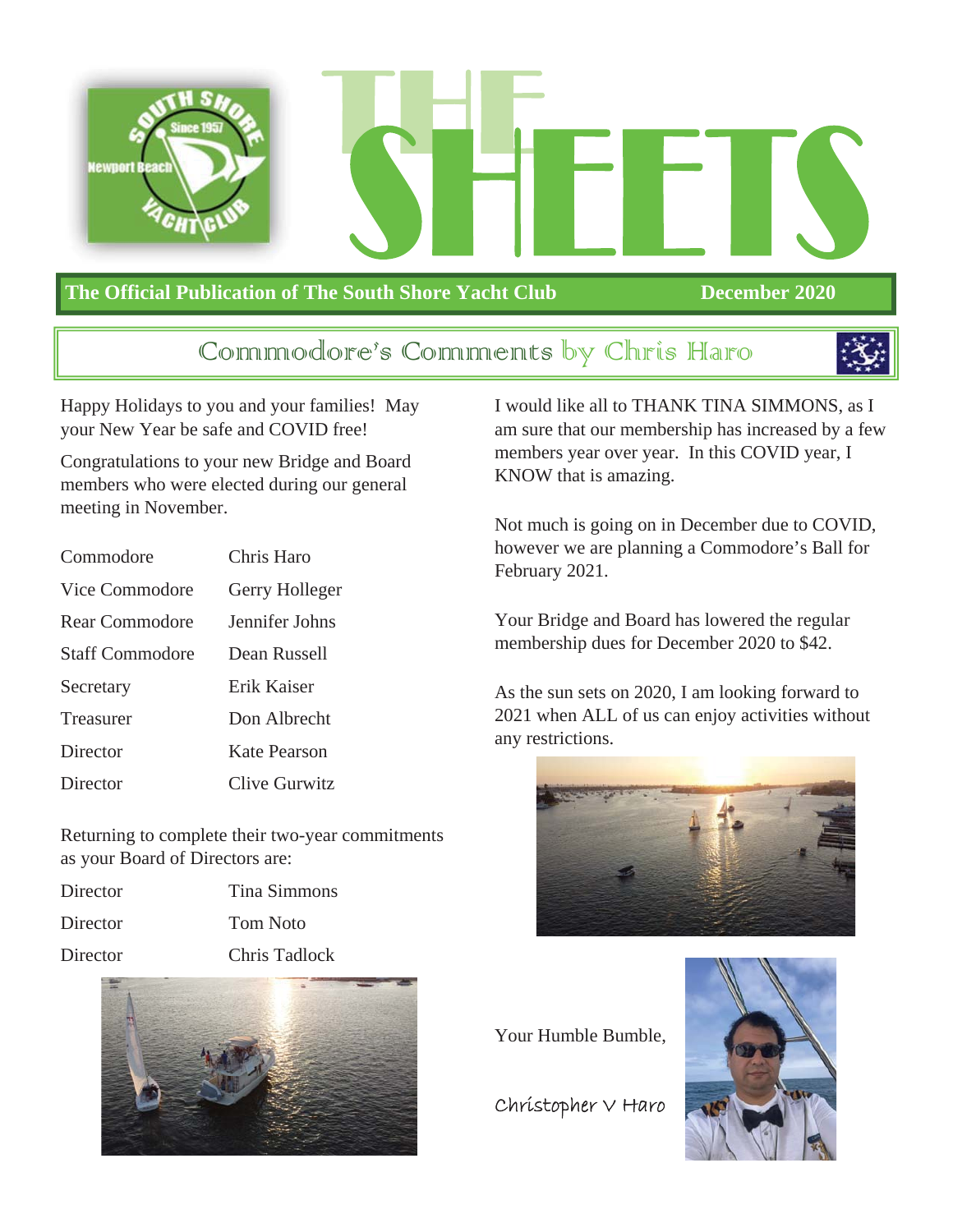# Vice Commodore's Comments by Gerry Holleger

Hello South Shore Yacht Club Members!

The South Shore Yacht Club (SSYC) 2020 Bridge & Board was re-elected for another calendar year by an overwhelming majority vote from you, the members. The election took place at the Second Friday Night Dinner on November 13th. Thank you for all you do to support our club racing, cruising, social activities and events.

The Corona Virus pandemic and state of California Covid-19 guidelines kept counties locked down for most of the year to ensure our safety from disease and illness. These constraints kept a lid on the club's activities and our capability to meet and grow.

We continue to experience limited social activities during the holiday season as a result of Governor Newsom's recent lock-down order put into place just before Thanksgiving. Again, this of course, impacts our club.

December dues are lowered to \$42 this month for each paying membership secondary to Corona Virus affecting our "normal" way of gathering to race, cruise and socialize in our sailing community. The virus certainly puts a calm in our wind making it difficult to cruise, but simply float at times. We sailors pray Corona Virus is defeated and eliminated in 2021, so we have fair winds to navigate the journey of our lives, our club and our communities!

I wish you all happy holiday celebrations however you may celebrate in your home, with Covid-19 in mind. Please stay safe and secure, so we may all meet again next year.

Happy Chanukah, Merry Christmas and Happy New

### Year!!

I wish you peace & joy this coming year.

With God's blessings on us in 2021, SSYC Bridge & Board will work diligently for you, so we have an exciting sailing new year.



South Shore Yacht Club is, "the Friendliest Yacht Club in Newport Beach".



**Gerry Holleger**

Vice Commodre

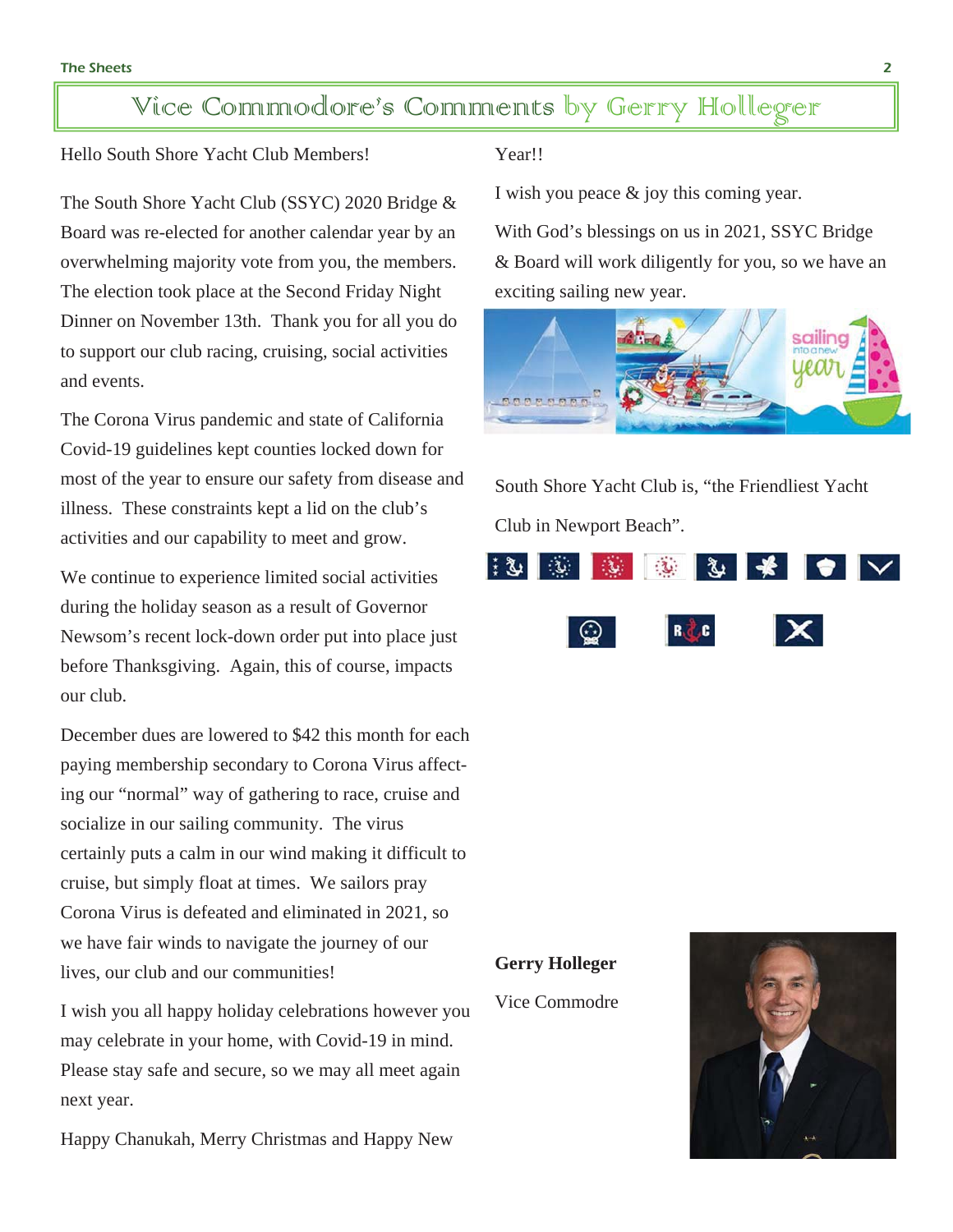# Social by Jennifer Johns

Well, we have officially closed the 2020 sailing season **February 2021 – Commodore's Ball** at SSYC with our Closing Ceremonies and General Meeting last month. In a rare occurrence this year, we were able to open up *more* tables and had a great a attendance at our dinner. Two new members got their Burgees. Welcome Ed Haro, our Commodore's brother, and Mike Kiefer and Paula Cagan, who are friends of mine.

As it was a General Meeting, our treasurer, Don Albrecht, gave the 2020 budget report and, apparently, we were about \$40 short of balancing the budget. A big thanks to Laurie Kasbar who, upon hearing the report, immediately ran up and gave Don \$40 to balance 2020 out. What a way to end the year. We had enough in attendance to form a quorum to vote in the 2021 Bridge and Board. I'd like to congratulate the following for being voted in as your next year's bridge and board:

Chris Haro – Commodore Gerry Holleger – Vice Commodore Jennifer Johns – Rear Commodore Dean Russell – Staff Commodore Erik Kaiser – Secretary Don Albrecht – Treasurer New Directors – Kate Pearson, Clive Gurwitz

As you can see, you all were very kind and voted me in again. So while this is my last article for 2020, you will see more of these next year as not only will I be your Rear Commodore, but I will remain on as Social Director, too.

### **What Next on the Calendar**

## **\*\*\*\*\*All of the following is subject to change based on the current state of COVID-19\*\*\*\*\***

### **December 2020**

In typical COVID fashion, we have had to pivot for the month of December. The Official Newport Beach Boat Parade has been cancelled. As the numbers of cases have been increasing, we determined it would be best for the health of our members to do the same and cancel all events this month.

### **January 2021**

Due to COVID and all of its restriction glory, we have decided to push the Commodore's Ball to Feb to give more opportunity for things to level out to where we can be inside as one group.

As of today, we do not know if NBYC will be open for the 2nd Friday Dinner in January. We will determine that when we get a little closer to January 8th.

Let's see if we can be together celebrating inside for our 2021 Commodore's Ball. Official invitations will be sent out in January via email. The exact date is currently being determined. We are trying to move it to the end of February to give more time for COVID to level out.

Wishing you the best during this holiday season! Stay safe and healthy.

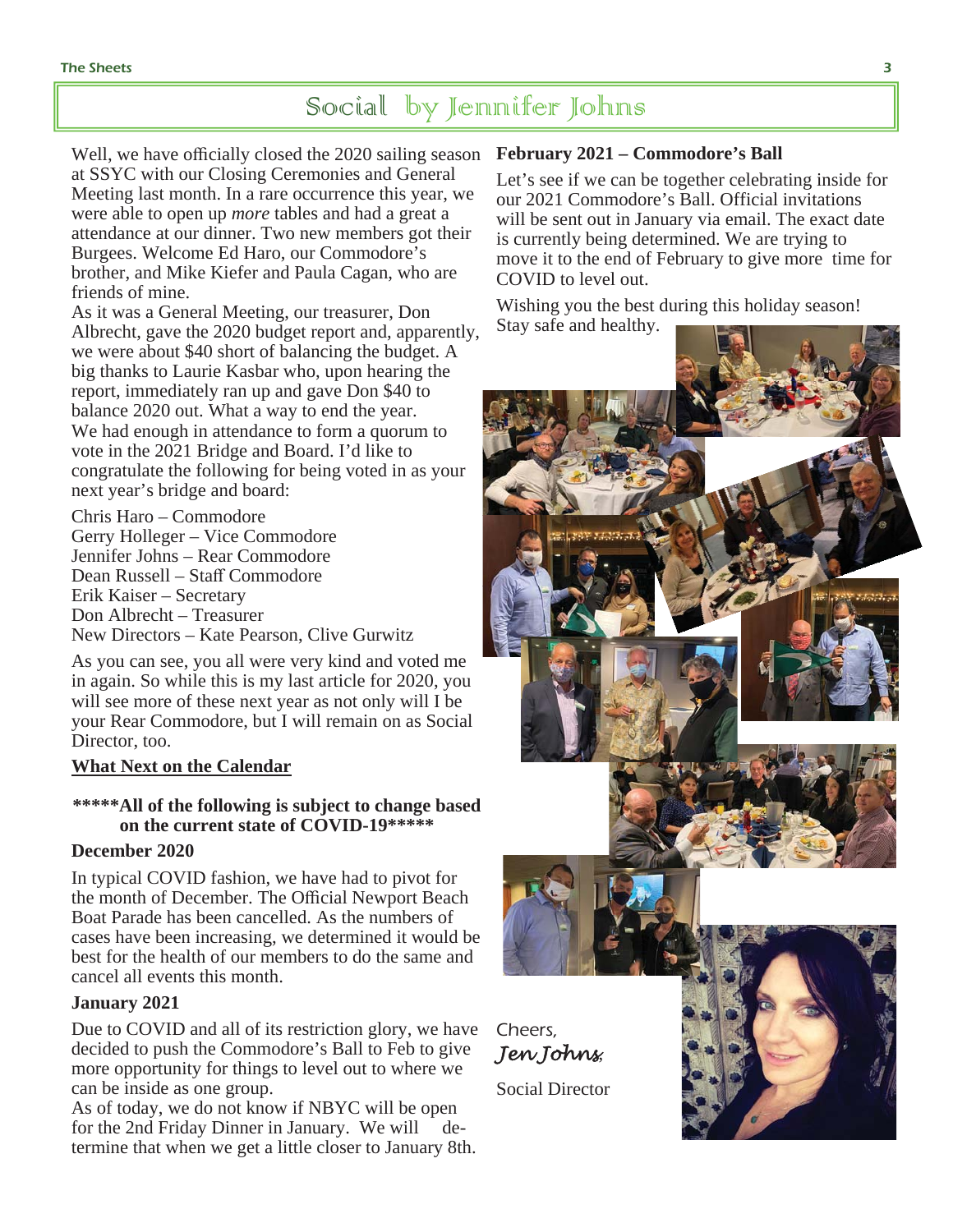# Racing by John Marshall

# **THE JIM WHITE MEMORIAL WINTER SERIES**

Because of Southern California's year-round temperate climate, it affords us the opportunity to "mess around in boats" all year! The Jim White Memorial Winter Series offers two races back-to-back on a blustery Saturday beginning January  $16<sup>th</sup>$ , 2021. This is a series of 8 races continuing with 2 races on January  $16<sup>th</sup>$ , January  $30<sup>th</sup>$ , February  $27<sup>th</sup>$  and March  $27<sup>th</sup>$ . The first warning is scheduled for 12:00 PM for the first race and the second race's first warning is shortly after the last boat finishes from Race 1. You can find the Notice of Race and Sailing Instructions on South Shore Yacht Club's web site at www.southshoreyc.com!

So, it's time to get your crew together and practice your racing techniques. We'll send out a notification to all the PHRF sailors in the Newport Beach area and encourage them to enter this fun series.

### **SCYA MIDWINTER REGATTA**

Don't forget that Southern California Yachting Association's Midwinter Regatta is coming to Newport Beach on February  $20<sup>th</sup>$  and  $21<sup>st</sup>$ . The SCYA Midwinter Regatta is one of the largest in the United States, involving over 2500 sailors and motor yacht captains in California, Arizona and Nevada. Over 600 boats compete in a variety of venues sponsored by approximately 25 SCYA member clubs in two weekends of competition.

Typically, American Legion Yacht Club is the venue for the PHRF fleet for the Midwinter Regatta. Remember, it's the mid-West and East Coast Yacht Clubs that go dormant in the winter months, but not us! There will be lots of fun racing opportunities coming up in 2021.

We'll see you on the water.



*John*

John Marshall, Club Race Chair

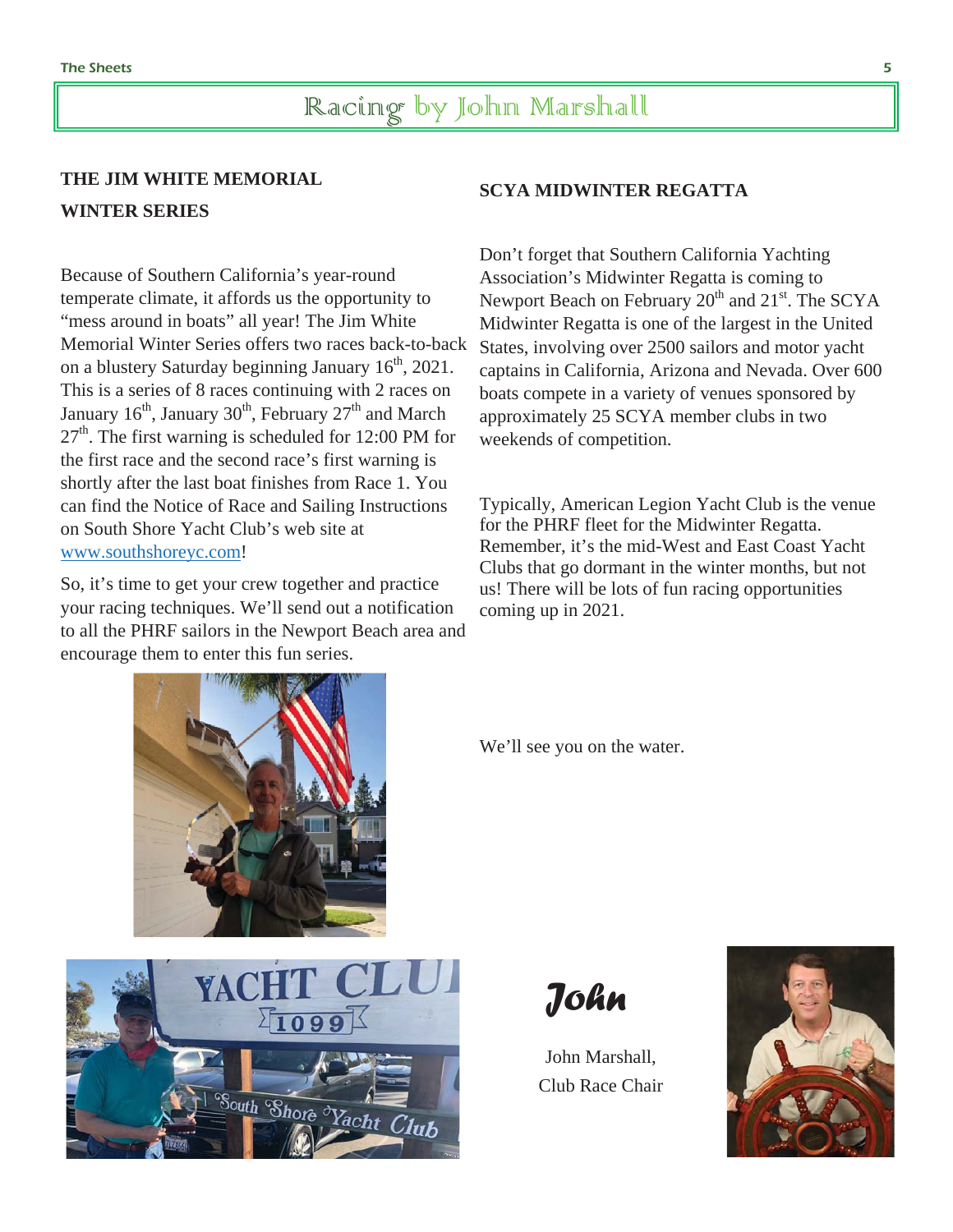# **December** <sup>2020</sup>

Highlights for December

| NON    | TUE     | WED    | <b>THU</b> | FRI              | <b>SAT</b> | <b>SUN</b> |
|--------|---------|--------|------------|------------------|------------|------------|
|        | $\,1\,$ | $\,2$  | $\,3$      | $\ensuremath{4}$ | $\sqrt{5}$ | $\,6\,$    |
| $\,7$  | $\,8\,$ | $\, 9$ | $10\,$     | $11\,$           | $12\,$     | $13\,$     |
| $14\,$ | $15\,$  | $16\,$ | $17\,$     | $18\,$           | $19\,$     | $20\,$     |
| $21\,$ | $22\,$  | $23\,$ | $24\,$     | $25\,$           | $26\,$     | $27\,$     |
| $28\,$ | $29\,$  | $30\,$ | $31\,$     |                  |            |            |
|        |         |        |            |                  |            |            |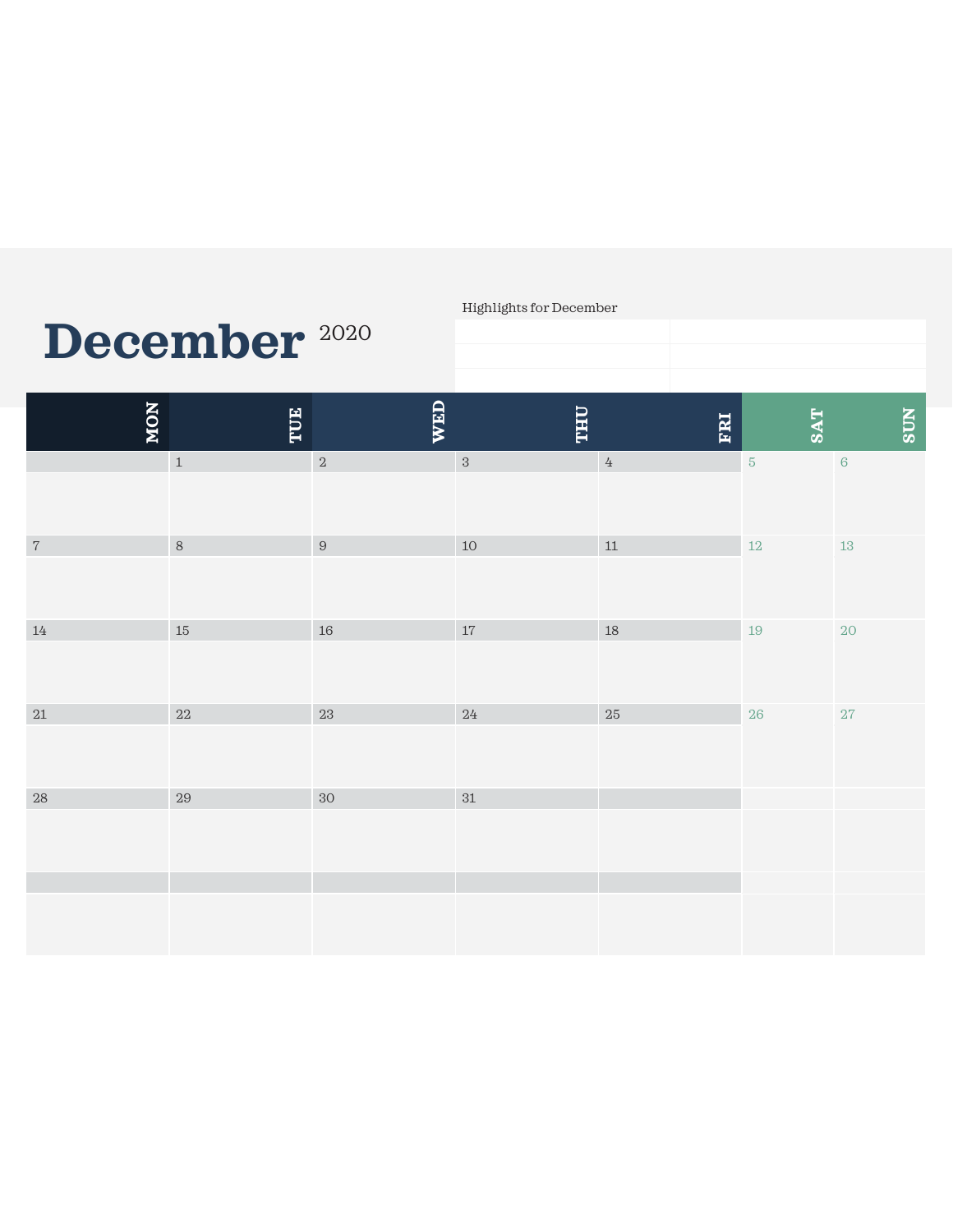|                         |            |            | Highlights for January |                                             |                |            |  |
|-------------------------|------------|------------|------------------------|---------------------------------------------|----------------|------------|--|
| January <sup>2021</sup> |            |            |                        |                                             |                |            |  |
|                         |            |            |                        |                                             |                |            |  |
| NON                     | TUE        | <b>WED</b> | <b>THU</b>             | ERI                                         | <b>SAT</b>     | <b>SUN</b> |  |
|                         |            |            | $\,$ 1                 | $\overline{1}$                              | $\overline{2}$ | $\sqrt{4}$ |  |
| $\sqrt{4}$              | $\sqrt{5}$ | $\sqrt{6}$ | $\sqrt{7}$             | $\, 8$                                      | 9              | $10\,$     |  |
|                         |            |            |                        | 2nd Friday Dinner-<br>TBD, but probably not |                |            |  |
| $1\,1$                  | 12         | $13\,$     | 14                     | $15\,$                                      | $16\,$         | 17         |  |
|                         |            |            |                        |                                             |                |            |  |
| 189                     | 19         | $20\,$     | $21\,$                 | $22\,$                                      | 23             | 24         |  |
|                         |            |            |                        |                                             |                |            |  |
| $25\,$                  | 26         | $27\,$     | $28\,$                 | 29                                          | 30             | 31         |  |
|                         |            |            |                        |                                             |                |            |  |
|                         |            |            |                        |                                             |                |            |  |
|                         |            |            |                        |                                             |                |            |  |
|                         |            |            |                        |                                             |                |            |  |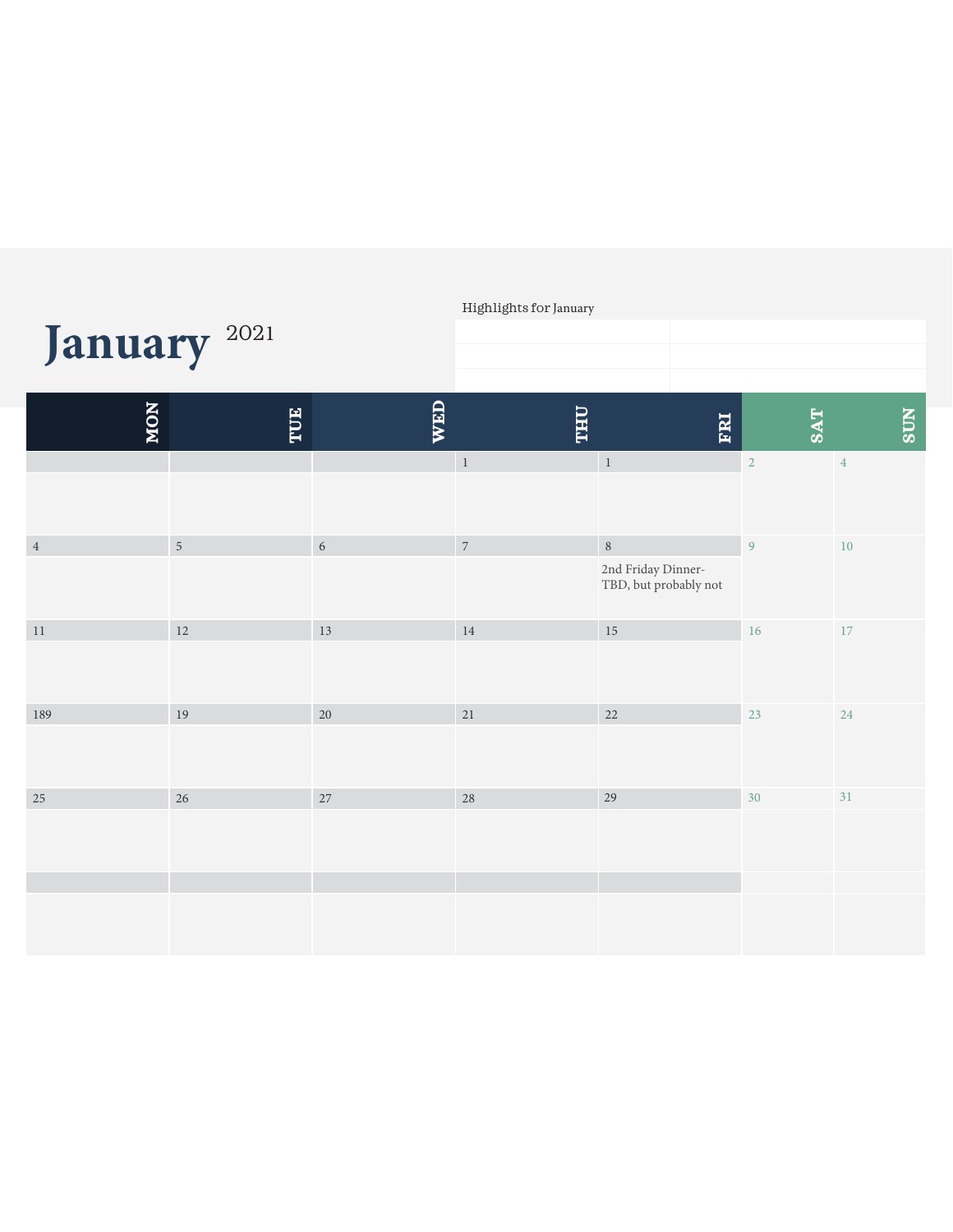| February <sup>2021</sup> |         |                | Commodore's Ball TBD:<br>End of February If All Goes Well |                  |            |            |                          |            |
|--------------------------|---------|----------------|-----------------------------------------------------------|------------------|------------|------------|--------------------------|------------|
|                          | NON     | TUE            | <b>WED</b>                                                | <b>UHL</b>       | FRI        | <b>SAT</b> |                          | <b>SUN</b> |
|                          | $1\,$   | $\,2$          | $\sqrt{3}$                                                | $\ensuremath{4}$ | $\sqrt{5}$ | $\sqrt{6}$ | $\overline{\phantom{a}}$ |            |
|                          | $\,8\,$ | $\overline{9}$ | $\,9$                                                     | $11\,$           | $12\,$     | 13         | 14                       |            |
|                          | $15\,$  | $16\,$         | $17\,$                                                    | $18\,$           | $19\,$     | 20         | 21                       |            |
|                          | $22\,$  | 23             | 24                                                        | 25               | 26         | 27         | 28                       |            |
|                          |         |                |                                                           |                  |            |            |                          |            |
|                          |         |                |                                                           |                  |            |            |                          |            |

Highlights for February